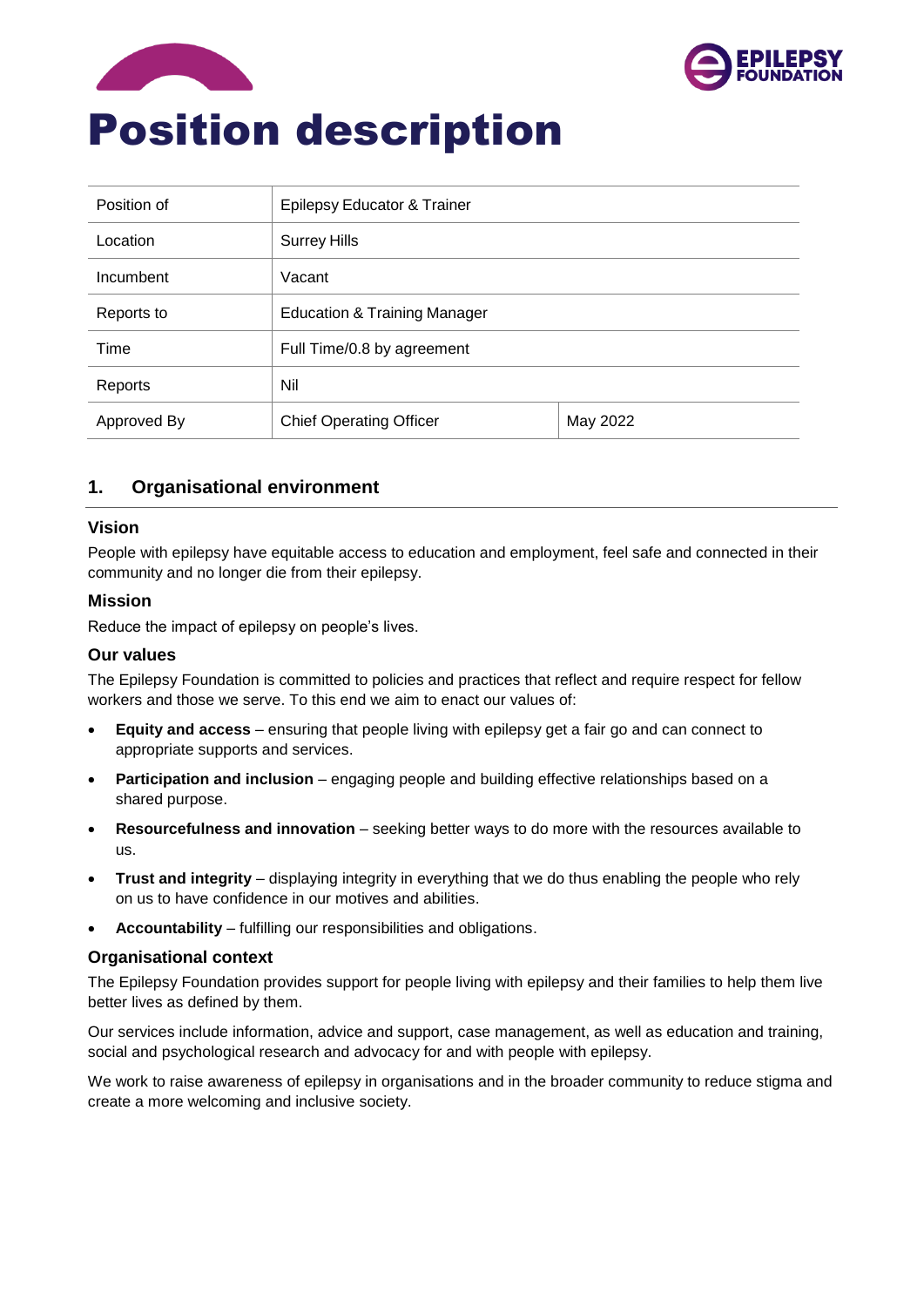# **2. Position summary**

Epilepsy education and emergency medication training is delivered to a range of audiences including Direct Care providers, Health professionals, staff at early learning centres and in education settings, workplace and community organisations and other locations where emergency medication is prescribed for a person living with epilepsy.

- The principal focus of this position is to deliver epilepsy education and training programs including emergency medication training to a range of audiences where required to meet client and individual needs.
- The Epilepsy Educator and Trainer will work with the organisation's Client Support team to provide a fully integrated education and training service for our clients living with epilepsy.
- The Epilepsy Educator and Trainer will meet all quality standards as defined by funders and organisational policies and procedures, in the delivery of education and training activities, and support continuous improvement through the use of reflective workplace practices.

The E&T Educator and Trainer works within the E&T Quality Framework.

# **3. Key responsibilities**

The position is responsible for:

# **3.1 Service Delivery (Education & Training)**

- Assessing the education and training needs of clients, in consultation with the Client Support team
- Provide clients and applicable health professionals with clarification or assistance in the development of Epilepsy Management Plans and Emergency Medication Plans to support training delivery
- Support planning and coordination of E&T program delivery
- Deliver E&T programs in accordance with curriculum design and contribute to evaluation of delivery with a view to continuous improvement of programs, resources, collateral and practices
- Maintain allocated Trainers Kit and resources required for E&T program delivery
- Follow occupational health and safety workplace practices in accordance with organisational policies and procedures and regulatory requirements

## **3.2 Financial Authorisation**

- Deliver education and training programs as per approved budget and authorisation
- Raise invoices in accordance with the education and training fee structure and operational guidelines

## **3.3 Teamwork**

- Maintain a positive and constructive presence within the Client Services team that promotes excellent relationships with people with epilepsy, their families, Epilepsy Foundation staff, volunteers and external organisations
- Actively participate in E&T team meetings and reflective practices
- Actively participate in Client Services and All Staff team meetings

## **3.4 Networking**

- Build effective local networks with other service providers and communities through quality education and training provision
- Promote epilepsy awareness to the community through quality education and training provision

# **3.5 Continuous Professional Development (CPD)**

- Maintain currency of professional standing, qualifications and registration as required to fulfil the position competencies
- Participate in CPD required to maintain required professional standing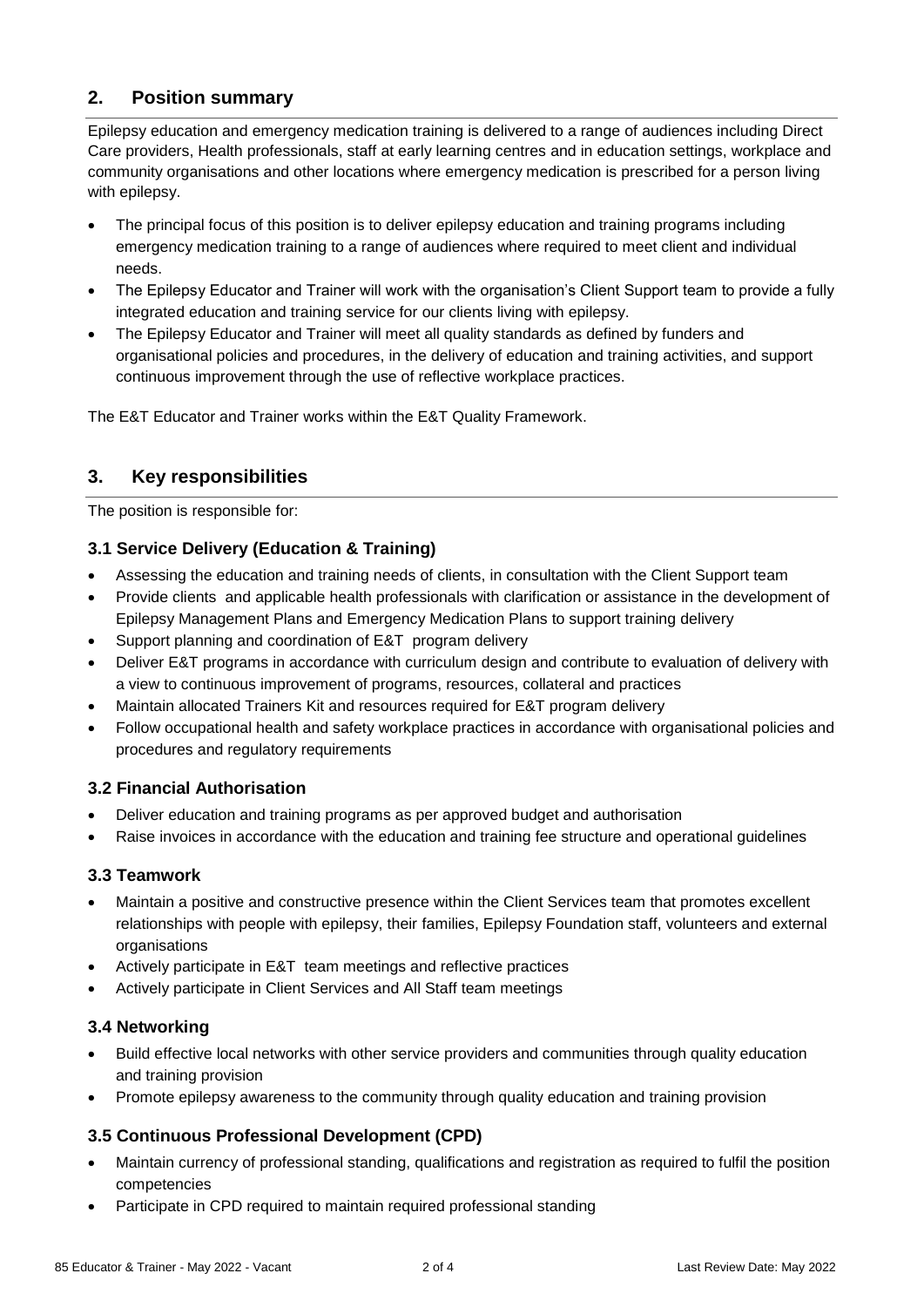• Maintain professional networks to facilitate CPD

# **4. Position dimensions**

### **4.1 Level of supervision/accountability**

The Line Manager monitors the performance of this position on a regular basis. The incumbent is required to demonstrate sound judgement to effectively prioritise the workload and to maintain a high quality in the service they provide.

The Epilepsy Educator and Trainer is required to meet key performance targets in:

- Client and participant satisfaction levels
- Delivery of education and training as per schedule
- Accuracy of education and training data records using designated systems and procedures

The precise Key Performance Indicators will be determined through the Supervision and Support Program in conjunction with the Direct Line Manager. These can be varied from time to time depending on the focus required from the organisation.

#### **4.2 Decision-making authority**

The incumbent has the authority to decide day-to-day work related issues within the key responsibilities and duties. A budget and expenditure responsibility may be allocated for particular activities of the role in managing income and expenditure. All other decision making relating to expenditure, staffing, media (etc.), must be in line with the EF delegation of authority. Any issues falling outside these areas are to be referred to the Line Manager.

## **4.3 Flexible work hours and travel (if applicable)**

In order to meet the requirements of this role the incumbent must be able to maintain flexible work hours and undertake travel with occasional overnight stays paid by the organization. The incumbent is entitled to negotiate flexible working conditions under Fair Work laws.

Typically, this can include work outside normal business hours and weekends. Flexible start times and time in lieu provisions are in place for such occasions. Typically this would involve occasionally finishing training between the hours of 5.30pm-8.30pm at the venue site. Regional travel may be occasionally required with overnight stay.

During the peak training period in Term 1 of the school year, annual leave is generally not available.

Work days would include a Wednesday.

## **5. Position competencies/selection criteria:**

To be successful in this role you will need the confidence to deal with a diverse and changing work agenda with enthusiasm and flexibility.

#### **5.1 Personal characteristics**

- Professional conduct including honesty and integrity
- Clear and open communication
- Objectivity and transparency in accountability.
- Co-operation and collaboration
- Continuous learning and self-motivation
- Team building and active support.
- Ethical conduct and responsibility.